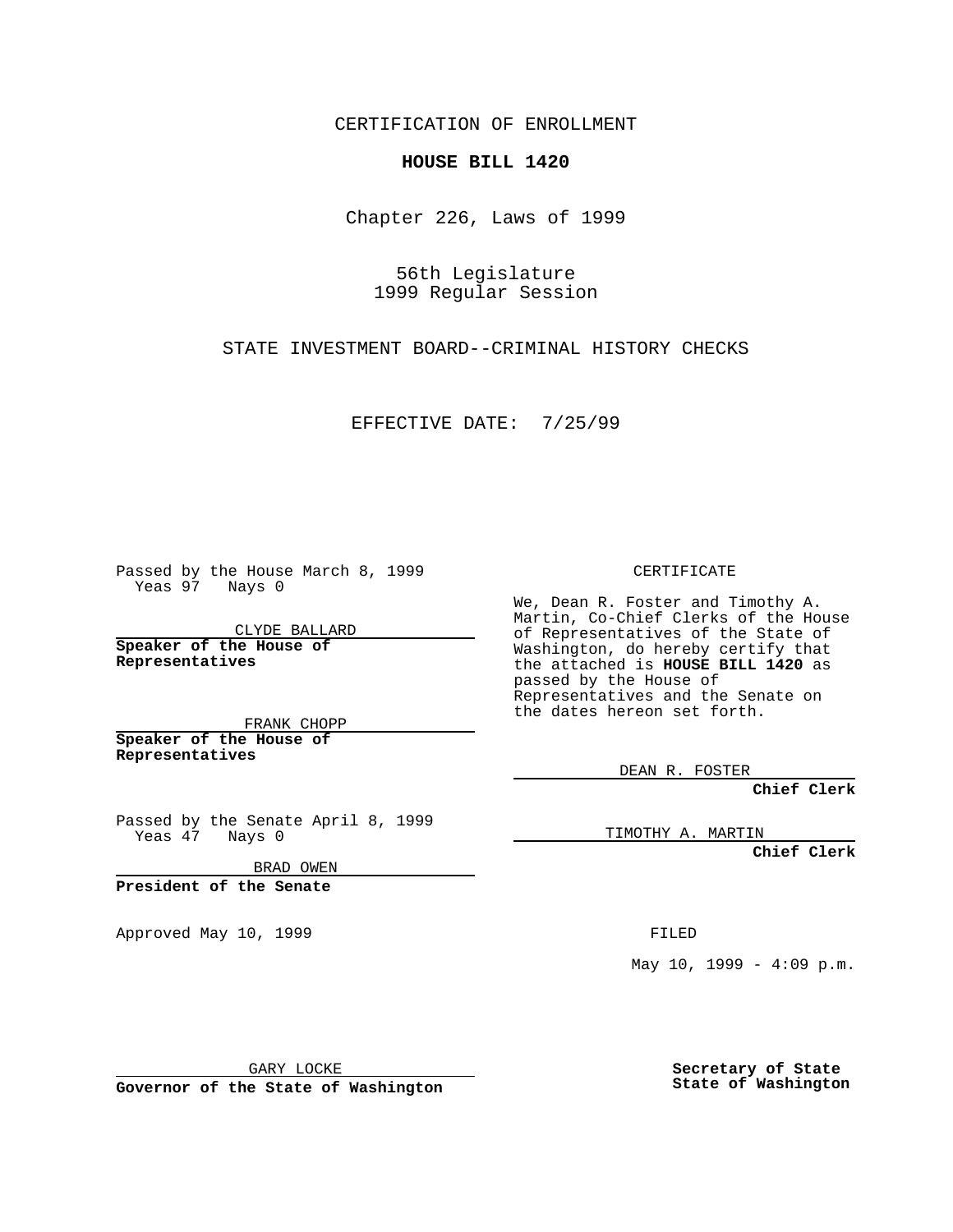## **HOUSE BILL 1420** \_\_\_\_\_\_\_\_\_\_\_\_\_\_\_\_\_\_\_\_\_\_\_\_\_\_\_\_\_\_\_\_\_\_\_\_\_\_\_\_\_\_\_\_\_\_\_

\_\_\_\_\_\_\_\_\_\_\_\_\_\_\_\_\_\_\_\_\_\_\_\_\_\_\_\_\_\_\_\_\_\_\_\_\_\_\_\_\_\_\_\_\_\_\_

Passed Legislature - 1999 Regular Session

## **State of Washington 56th Legislature 1999 Regular Session**

**By** Representatives H. Sommers, Huff, Benson, Hatfield, McIntire and Wolfe; by request of State Investment Board

Read first time 01/25/1999. Referred to Committee on Financial Institutions & Insurance.

 AN ACT Relating to criminal history record checks of prospective appointees and employees of the state investment board; and adding a new section to chapter 43.33A RCW.

BE IT ENACTED BY THE LEGISLATURE OF THE STATE OF WASHINGTON:

 NEW SECTION. **Sec. 1.** A new section is added to chapter 43.33A RCW to read as follows:

 (1) Notwithstanding any provision of RCW 43.43.700 through 43.43.815, the state investment board may require a criminal history record check for conviction records through the Washington state patrol criminal identification system, and through the federal bureau of investigation, for the purpose of conducting preemployment evaluations of prospective new appointees or employees for a board staff position exempt from the provisions of chapter 41.06 RCW, or any other position in which the employee will have authority for or access to funds under the jurisdiction or responsibility of the investment board, or to data security systems of the investment board or designs for such systems. The record check shall include a fingerprint check using a complete Washington state criminal identification fingerprint card, which shall